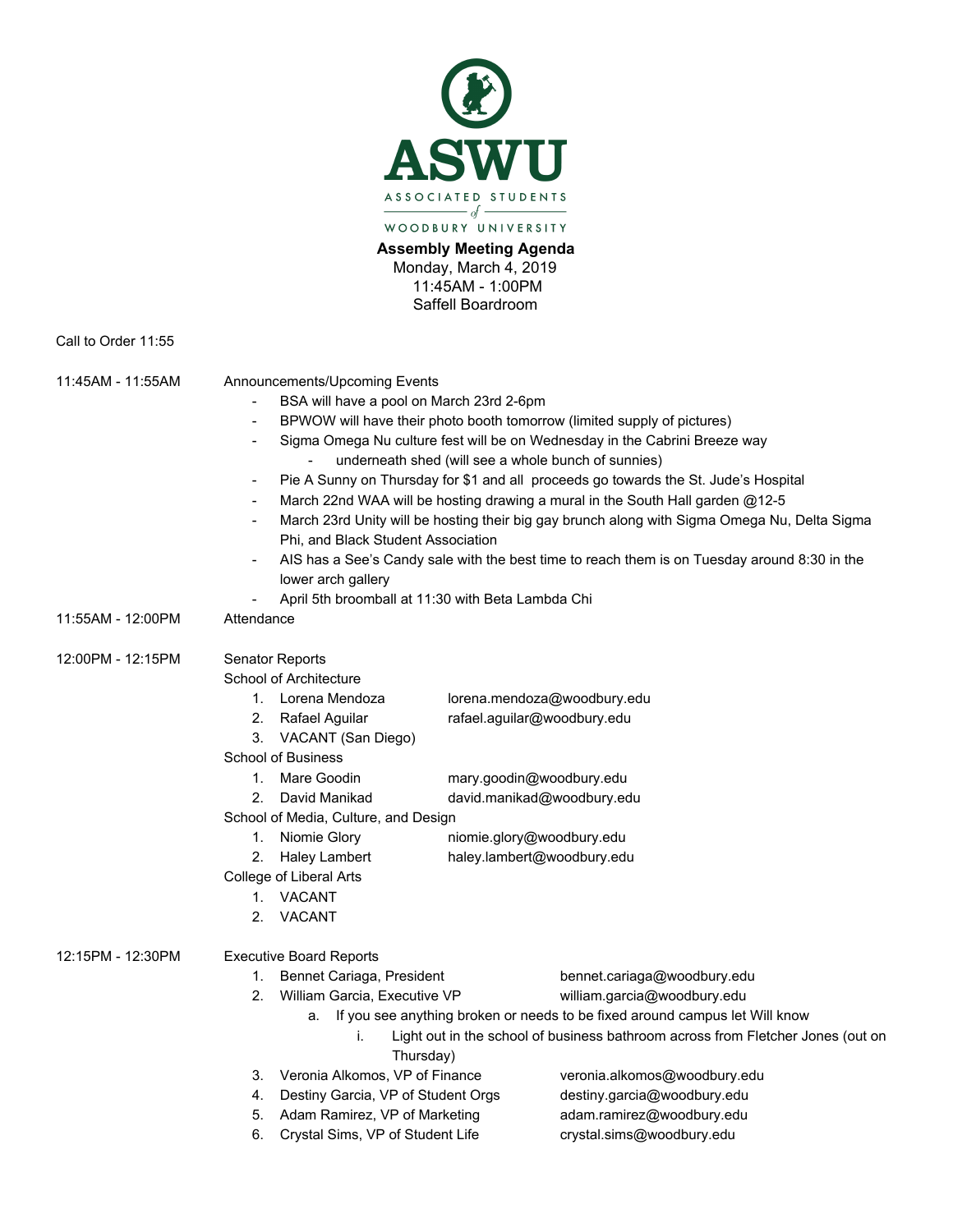| 12:30PM - 12:40PM   | <b>Advisor Report</b>                                                                              |  |  |  |  |
|---------------------|----------------------------------------------------------------------------------------------------|--|--|--|--|
|                     | Tracci Johnson<br>tracci.johnson@woodbury.edu<br>1.                                                |  |  |  |  |
|                     | Do not currently have a nurse at the moment<br>a.                                                  |  |  |  |  |
|                     | If anyone needs assistance 911 for emergencies and there a flyers posted<br>İ.                     |  |  |  |  |
|                     | around campus for urgent care                                                                      |  |  |  |  |
|                     | There is filming on campus however, they will make sure not to film in Woody's<br>ii.              |  |  |  |  |
|                     | during lunchtime                                                                                   |  |  |  |  |
| 12:40PM - 12:50PM   | <b>Resolutions</b>                                                                                 |  |  |  |  |
| 12:50PM - 1:00PM    | Open Forum                                                                                         |  |  |  |  |
|                     | If you have anything that was not addressed, please submit an anonymous comment into the<br>1.     |  |  |  |  |
|                     | Comment Box right outside in the hallway, in the pool house, or via our virtual comment box on our |  |  |  |  |
|                     | website aswu.woodbury.edu.                                                                         |  |  |  |  |
|                     |                                                                                                    |  |  |  |  |
| 1:00PM              | <b>Next Meeting</b>                                                                                |  |  |  |  |
|                     | Monday, March 18th, 2019, 11:45AM-1:00PM, Saffell Boardroom<br>1.                                  |  |  |  |  |
| Adjourn 12:12       |                                                                                                    |  |  |  |  |
|                     | <b>REPORT</b>                                                                                      |  |  |  |  |
| Call to Order 11:55 |                                                                                                    |  |  |  |  |
| 11:45AM - 11:55AM   | Announcements/Upcoming Events                                                                      |  |  |  |  |
|                     |                                                                                                    |  |  |  |  |
| 11:55AM - 12:00PM   | Attendance                                                                                         |  |  |  |  |
|                     |                                                                                                    |  |  |  |  |
| 12:00PM - 12:15PM   | Senator Reports                                                                                    |  |  |  |  |
|                     | School of Architecture                                                                             |  |  |  |  |
|                     | Lorena Mendoza<br>lorena.mendoza@woodbury.edu<br>1.                                                |  |  |  |  |
|                     | Rafael Aguilar<br>rafael.aguilar@woodbury.edu<br>2.                                                |  |  |  |  |
|                     | I have made multiple maintenance request and have officially fixed now but I am still<br>а.        |  |  |  |  |
|                     | waiting for on last maintenance repair on the thermostat.                                          |  |  |  |  |
|                     | Fixed maintenance issues                                                                           |  |  |  |  |
|                     | <b>Yellow Water</b><br>Out of commission printers<br>Broken glass window                           |  |  |  |  |
|                     |                                                                                                    |  |  |  |  |
|                     |                                                                                                    |  |  |  |  |
|                     | Light bulb replacement                                                                             |  |  |  |  |
|                     | Key pad will be installed during the summer                                                        |  |  |  |  |
|                     | 3. VACANT (San Diego)                                                                              |  |  |  |  |
|                     | <b>School of Business</b>                                                                          |  |  |  |  |
|                     | Mare Goodin<br>mary.goodin@woodbury.edu<br>1.                                                      |  |  |  |  |
|                     | David Manikad<br>david.manikad@woodbury.edu<br>2.                                                  |  |  |  |  |
|                     | a. The School of Business is under review by the ACBSP accreditation. Students may be              |  |  |  |  |
|                     | asked by their academic advisor or counselor to be present, and a part of the review.              |  |  |  |  |
|                     | This is the most recent news passed along by School of Business dean, Joan Marques.                |  |  |  |  |
|                     | School of Media, Culture, and Design                                                               |  |  |  |  |
|                     | 1. Niomie Glory<br>niomie.glory@woodbury.edu                                                       |  |  |  |  |
|                     | This week I will be setting up a meeting with Ana Herruzo. If anyone would like me to<br>а.        |  |  |  |  |
|                     | bring up any issues with her please email me.                                                      |  |  |  |  |
|                     | haley.lambert@woodbury.edu<br>Haley Lambert<br>2.                                                  |  |  |  |  |
|                     | Will be meeting with the game art design department the week following spring break<br>a.          |  |  |  |  |
|                     | College of Liberal Arts                                                                            |  |  |  |  |
|                     | 1. VACANT                                                                                          |  |  |  |  |
|                     | 2. VACANT                                                                                          |  |  |  |  |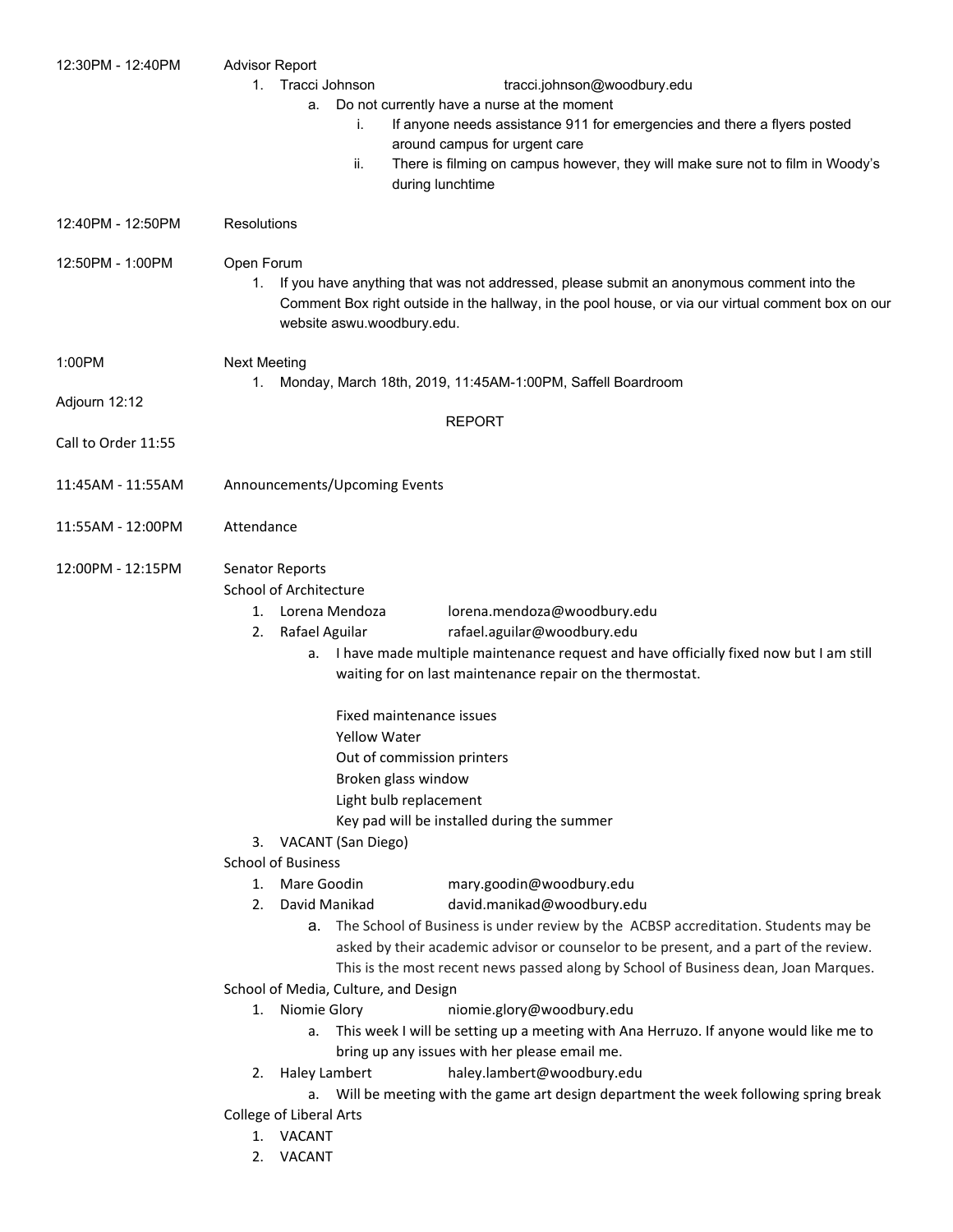12:15PM - 12:30PM Executive Board Reports

1. Bennet Cariaga, President bennet.cariaga@woodbury.edu

- a. Elections
	- i. Thank you all again for voting and participating at ASYou Day!
	- ii. Results
	- iii. Further information regarding the results will be published on the website.
	- iv. Org/Event/Faculty of the Year will be announced at a later time
	- v. Same for the Excellence in Teaching Awards
- b. Transition Period will begin in the weeks following Spring Break
- 2. William Garcia, Executive VP william.garcia@woodbury.edu
	- a. New nameplates are in, finally
		- b. Condom dispenser items are in as well, I will be refilling them shortly
	- c. Maintenance requests have been sent in for many things regarding the pool house, please reach out to me if you need a maintenance request for anything on campus besides the res halls
		- i. School of business bathroom light out
- 3. Veronia Alkomos, VP of Finance veronia.alkomos@woodbury.edu
	- a. Late Reconciliation:
		- i. Black Student Association-V Day: Candy Bags
		- ii. CEO- Treat Your Valentine
	- b. Reconciliations Due:
		- i. Black Student Association: Skate Night  $\rightarrow$  7th
		- ii. Animation Club: Welcome to Dragon Training  $\rightarrow$  8th
		- iii. Accounting Society: Escape Room Night  $\rightarrow$  8th
		- iv. CEO: Escape Room Night  $\rightarrow$  8th
	- c. FREAS Due:
		- i. AIAS: Stressbusters  $1 \rightarrow 7$ th
		- ii. Delta Sigma Phi: Hoopin With Adam  $\rightarrow$  8th
		- iii. Phi Sigma Sigma: Color Run → 8th
		- iv. Black Student Association: Pool Party  $\rightarrow$  8th
- 4. Destiny Garcia, VP of Student Orgs destiny.garcia@woodbury.edu
	- a. Working on setting up another Org Tabling day, when details are worked out, org presidents will receive an email with RSVP info
- 5. Adam Ramirez, VP of Marketing adam.ramirez@woodbury.edu
	- a. Reminder to update flyer and FREA information if it has changed due to rescheduling.
	- b. Haven't received any org info update for the website, but if you have anything you'd like me to update as far as org logo, org brief description, or org meeting times, please email me with that information and i will make sure to update it

\*(DON'T SAY THIS UNLESS TABLE CLOTHS ARE NOT HERE YET) Sorry for the table cloth delay, but they will be here within the week. As soon as I receive them, I will email each president or treasurer to make sure I can get distribute it to them throughout the week

- 6. Crystal Sims, VP of Student Life crystal.sims@woodbury.edu
	- a. Midterm food run on Tuesday. Starting at film and working our way down to architecture starting at 9pm.
	- b. CGI on Wednesday
	- c. Woodstock T-shirt design competition going on now so submit your designs and tell your friends.

- -